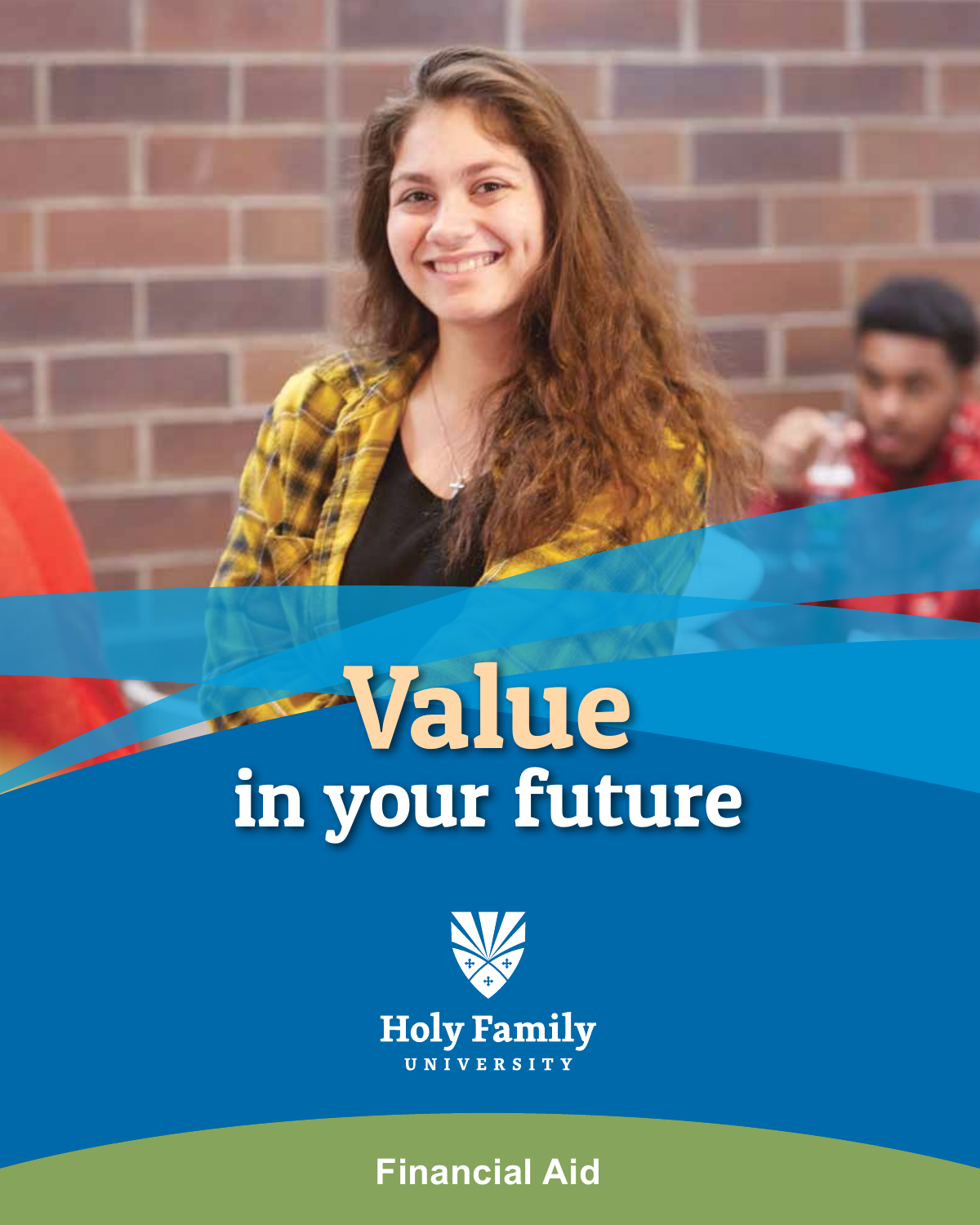You understand that achieving a university education is about making an investment in yourself and bringing value to your future.

So do we.

At Holy Family University, our team of financial aid professionals recognizes the importance of being your partner through the financing process. As you begin your college journey, we understand that you need to know how to pool resources from family and from federal, state, and private agencies, as well as our institution. We're here to guide you and make sense of the details.

# Your road to success can be surprisingly affordable.

More than 98 percent of our new students receive some form of financial aid. You might be surprised to learn that the significant amount of financial aid provided by Holy Family University to our students, when combined with federal and state financial aid programs, can greatly reduce the costs of your education. You may even discover that the cost of attending a private university such as ours can be similar to the cost of a public university, after your aid package has been determined. It's just another example of why we were named a 2019-2020 Best College (third year in a row) and ranked as an added value all-star for three years straight by *MONEY ®* magazine (2014-2016).

This publication contains material related to the federal rules and regulations of the Title IV program of the Higher Education Act. While Holy Family University believes the information contained herein is accurate and factual, this publication has not been reviewed or approved by the U.S. Department of Education.

> Take a moment to read this brochure. It gives you and your family important information about what aid is available and how to apply. Then, contact the Holy Family University Financial Aid Office if you have any questions. We're here to make your dream of a university education possible.



### Costs 2020-2021

| Tuition:            |  |
|---------------------|--|
| <b>General Fee:</b> |  |
| <b>Room:</b>        |  |
| <b>Board:</b>       |  |

Holy Family University complies with Title IX, which prohibits discrimination and harassment on the basis of sex in an institution's education programs and activities. For information regarding the University's policies related to ADA/Section 504 and Title IX, as well as discrimination or harassment based upon a protected class, contact Marianne Price at 267-341-3204, titleix@holyfamily.edu, Campus Center Room 213.

**Equal Opportunity/Non-Discrimination Statement:** Holy Family University seeks to foster an inclusive and healthy educational and work environment based on respect, the dignity of each person and the oneness of the human family. The University prohibits harassment, discrimination, retaliation, and bias incidents in any form, including, but not limited to, those based upon race, color, religion, religious-expression, age, sex, sexual orientation, gender identity or expression, national or ethnic origin, ancestry, disability, marital status, military/veteran status, or any other characteristic protected by federal, state or local laws, in the administration of its educational policies, admissions policies, employment policies and practices, financial aid programs, athletic programs, and other schooladministered activities and rights and privileges generally accorded or made available to employees and students at the University. Holy Family University is dedicated to ensuring an environment free of discrimination or harassment of any kind, and promotes equal opportunity and inclusion in its employment and education. All University employees, faculty members, students and community members are expected to join with and uphold this commitment to maintaining a positive learning, working, and living environment.

**Regulation Change**: The University reserves the right to change its regulations, courses of study and schedule of fees without previous notice.

In compliance with the Student Right-To-Know and Campus Security Act of 1990 and the Equity in Athletics Disclosure Act of 1994, the Holy Family University Campus Security Report and the Equity in Athletics Report are available upon request from the Student Life Office.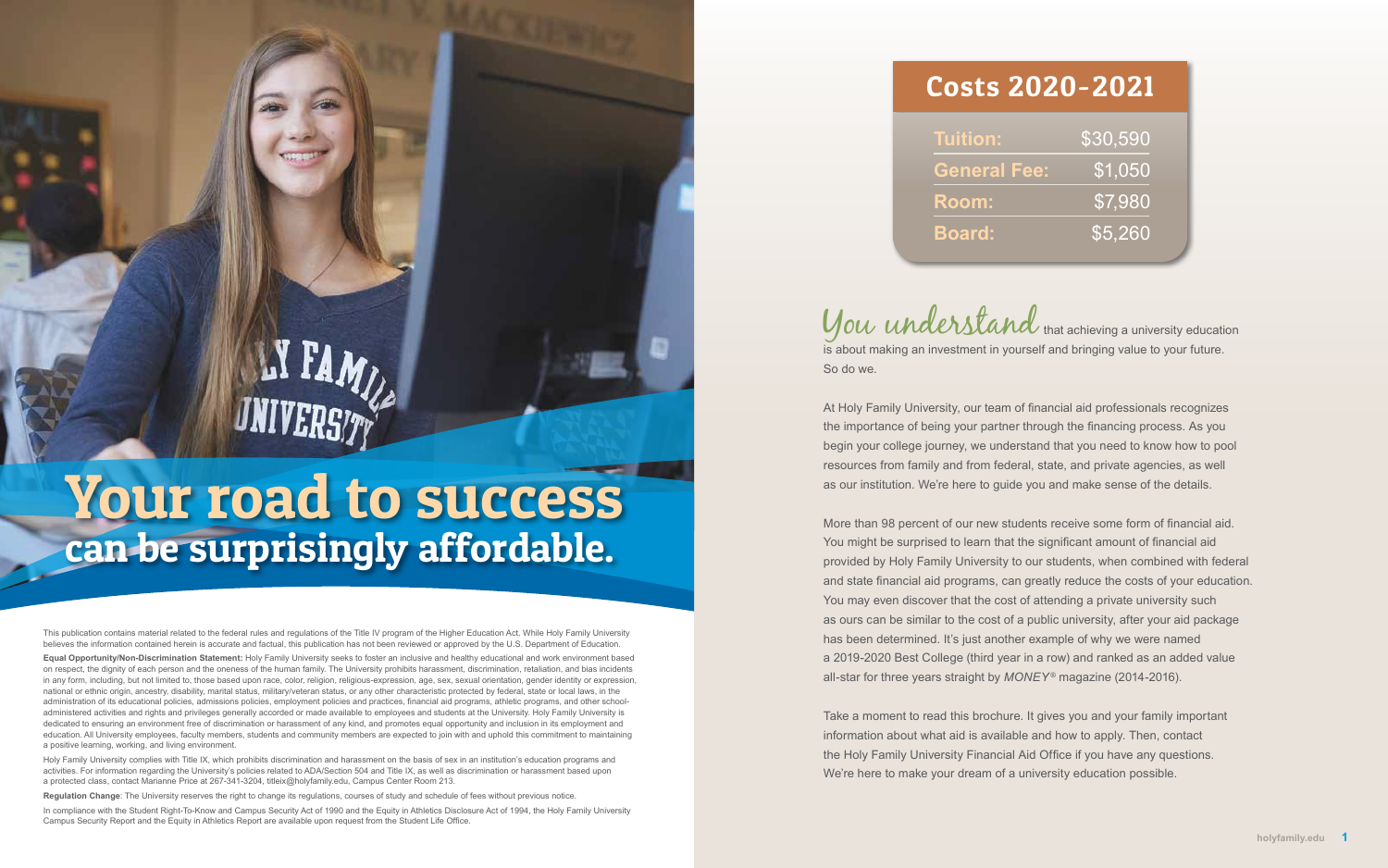### Justin Cook Hometown: Gilbertsville, PA

**Family Background:** Justin lives in Gilbertsville and plans to reside on campus. His father works for an electronics company, and his mother works part-time.

**EFC:** The FAFSA calculates an EFC (expected family contribution) of \$5,300.

#### **Financial Aid Awarded to Justin**

| <b>Holy Family Scholarship</b> | \$21,000 |
|--------------------------------|----------|
| <b>Holy Family Grant</b>       | \$4,900  |
| <b>Resident Grant</b>          | \$2,500  |
| <b>Federal Pell Grant</b>      | \$1,095  |
| <b>PA State Grant</b>          | \$4,524  |
| <b>Direct Federal Loan</b>     | \$5,500  |
| <b>Federal Work-Study</b>      | \$1,200  |

Total Award Package \$40,719

### AWARD SPOTLIGHT Resident Student

## How to Apply

### **Step 1**

After you submit your application, you will receive an emailed Student Aid Report (SAR) within a week of filing online. Be sure to review the SAR for accuracy. The SAR will provide instructions on how to make corrections if they are needed.

### Step <sup>8</sup>



Once Holy Family receives the results of your FAFSA and you are accepted for admission, we will provide you with an estimate of your financial aid. This will include your estimated eligibility for any institutional, federal, and state aid.

### Step 4

States follow different procedures for advising students of their actual eligibility for state aid. The Pennsylvania Higher Education Assistance Agency (PHEAA) begins mailing notices to Pennsylvania residents in mid-May. If you have questions regarding PHEAA's notice, you may call them at (800) 692-7392.

## Holy Family University FAFSA CODE 003275



Submit your Free Application for Federal Student Aid (FAFSA) online at **www.fafsa.gov**. Students are able to file a 2021–22 FAFSA as early as October 1, 2020, using your 2019 federal tax returns. To be considered for financial aid, you must complete the FAFSA. **The FAFSA cannot be submitted before October 1 but should be submitted before February 15 to receive priority packaging.** The sooner you file your FAFSA, the better chance you will have at available funding. To be eligible for a Pennsylvania state grant, you

### FAFSA Tips:

- When filing the FAFSA for the first time, both the student and the parent will each need to create a Federal Student Aid ID (FSA ID). Instructions are available at **studentaid.gov**, select **"Apply for Aid"**.
- Holy Family's federal **FAFSA code is 003275**. Your information will automatically be sent to Holy Family University when you list our code on your FAFSA.
- You must reapply for financial aid each academic year by completing a FAFSA renewal form. This can be done at **studentaid.gov**, select **"Apply for Aid"**.
- Save copies of your completed FAFSA form and all financial aid forms before filing.
- If you have any questions regarding the processing of your FAFSA, you may call the federal financial aid hotline at **(800) 433-3243**.

must file no later than May 1. The information you report on your FAFSA is used in a formula, established by law, to calculate your Expected Family Contribution (EFC). While your EFC is not necessarily the amount of money your family will have to pay, nor is it the amount of aid you will receive, it is a number used by our financial aid office, in addition to your admissions credentials, to determine how much financial aid you are eligible to receive.



### Step 2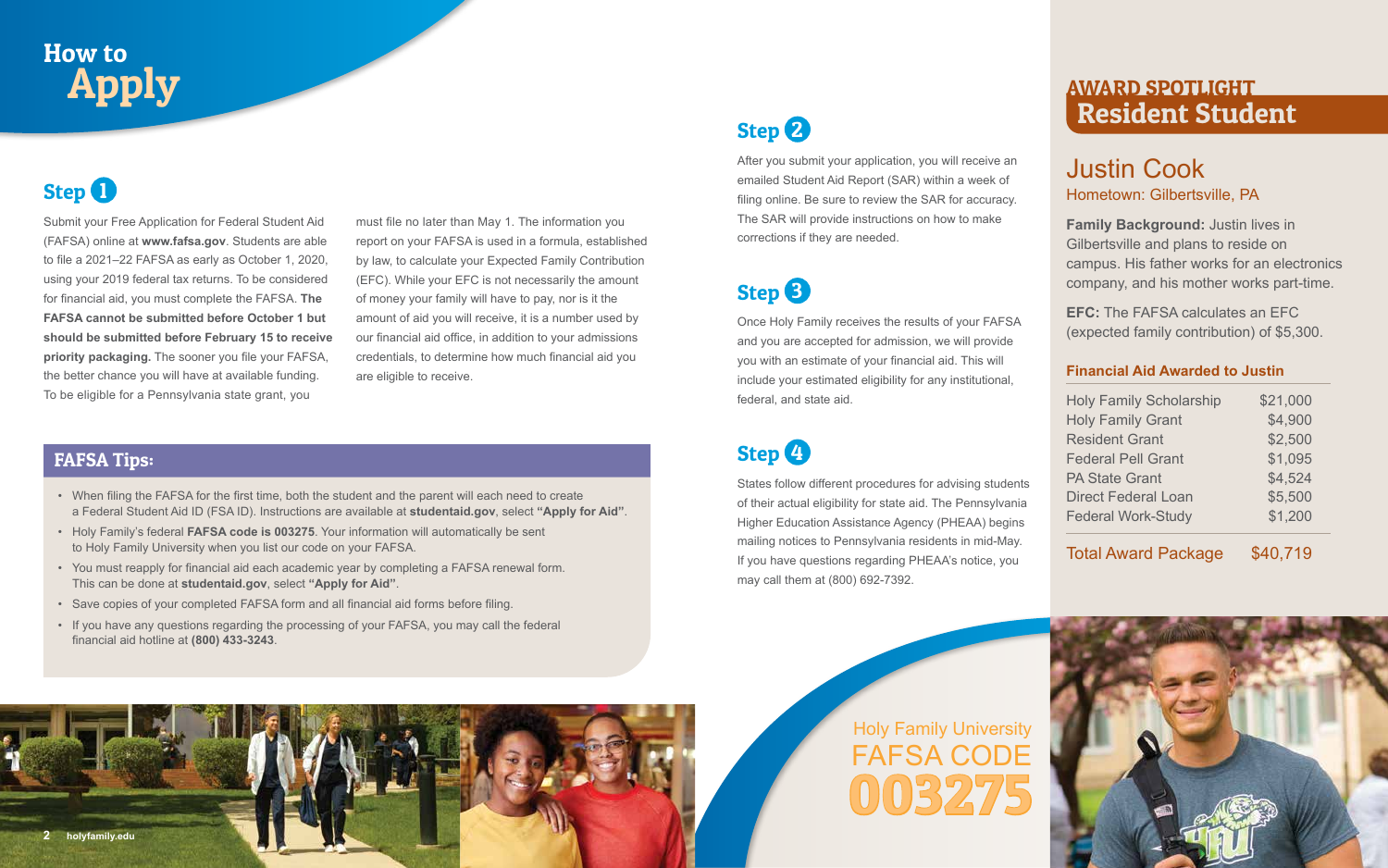| <b>Grant and Scholarship</b><br><b>Programs</b>                                        | <b>Who Is Eligible?</b>                                                                                                                                                                                                                                                                                                                                         | Amount <sup>*</sup>               | Award<br><b>Determination</b>                                                                                                                            | <b>How To Apply</b>                                                                           |
|----------------------------------------------------------------------------------------|-----------------------------------------------------------------------------------------------------------------------------------------------------------------------------------------------------------------------------------------------------------------------------------------------------------------------------------------------------------------|-----------------------------------|----------------------------------------------------------------------------------------------------------------------------------------------------------|-----------------------------------------------------------------------------------------------|
| <b>Holy Family University</b><br><b>Scholarships</b>                                   | All applicants for admission<br>enrolled full-time in<br>a first undergraduate<br>degree program                                                                                                                                                                                                                                                                | $$8,500 - $21,000$                | Admissions academic<br>criteria                                                                                                                          | All applicants<br>considered<br>(No additional<br>application<br>required)                    |
| <b>Holy Family University</b><br><b>Grants</b>                                         | U.S. citizens or eligible<br>non-citizens with financial<br>need enrolled full-time<br>in a first undergraduate<br>degree program                                                                                                                                                                                                                               | $$200 - $10,000$                  | According to need and<br>admissions academic<br>criteria after other gift<br>aid has been applied                                                        | <b>File FAFSA</b>                                                                             |
| <b>Holy Family University</b><br><b>Endowment Scholarships</b>                         | All enrolled students<br>who have completed<br>at least one semester<br>at Holy Family University                                                                                                                                                                                                                                                               | $$200 - $7,000$                   | Criteria established by<br>donors as listed in the<br>University catalog                                                                                 | <b>File FAFSA</b><br>and Institutional<br>Scholarship<br>Application                          |
| <b>Holy Family University</b><br><b>Athletic Grants</b>                                | All students enrolled<br>full-time in a first<br>undergraduate degree<br>program who participate<br>in athletic department<br>activities                                                                                                                                                                                                                        | $$1,000 - $36,200$                | Athletic department<br>criteria                                                                                                                          | <b>File FAFSA</b><br>and contact<br><b>Holy Family</b><br>University's Athletic<br>Department |
| <b>Federal Pell Grants</b>                                                             | U.S. citizens or eligible<br>non-citizens with financial<br>need enrolled in a first<br>undergraduate degree<br>program                                                                                                                                                                                                                                         | $$320 - $6,345$                   | Need-based according<br>to federal formula                                                                                                               | <b>File FAFSA</b>                                                                             |
| <b>Federal Supplemental</b><br><b>Educational Opportunity</b><br><b>Grants (FSEOG)</b> | U.S. citizens or eligible<br>non-citizens with financial<br>need enrolled full-time<br>in a first undergraduate<br>degree program                                                                                                                                                                                                                               | $$200 - $4,000$                   | According to need and<br>admissions academic<br>criteria after other gift<br>aid has been applied,<br>priority given to Federal<br>Pell Grant recipients | <b>File FAFSA</b>                                                                             |
| <b>State Grants</b>                                                                    | Varies according to<br>your state residency                                                                                                                                                                                                                                                                                                                     | $$500 - $4,524$<br>(PA residents) | Based on each state's<br>requirements                                                                                                                    | File FAFSA by<br>your state's filing<br>deadline                                              |
| <b>Outside Scholarships</b>                                                            | Holy Family University encourages students to pursue outside sources of support, such as high schools,<br>local civic groups, home congregations, and foundation or corporate grants and loans. Websites elsewhere<br>in this brochure and books in your local library or high school guidance counselor's office will help you locate<br>other sources of aid. |                                   |                                                                                                                                                          |                                                                                               |



### Types of Financial Aid

| <b>Loan Programs</b>                                                                     | <b>Who Is Eligible?</b>                                                                                                                      | <b>Amount</b>                                                                  | <b>Repayment Begins</b>                                             | <b>How To Apply</b>                                                                                                                         |
|------------------------------------------------------------------------------------------|----------------------------------------------------------------------------------------------------------------------------------------------|--------------------------------------------------------------------------------|---------------------------------------------------------------------|---------------------------------------------------------------------------------------------------------------------------------------------|
| <b>Direct Federal</b><br><b>Subsidized Loans</b>                                         | U.S. citizens or eligible<br>non-citizens with financial<br>need enrolled at least<br>half-time in a degree<br>program                       | $$100 - $5,500$<br>(Interest rate is 2.75%)                                    | 6 months after the<br>student graduates or<br>drops below half-time | File FAFSA and Direct<br>Federal Loan Master<br>Promissory Note;<br><b>Complete Entrance</b><br>Counseling                                  |
| <b>Direct Federal</b><br><b>Unsubsidized Loans</b>                                       | U.S. citizens or eligible<br>non-citizens enrolled at<br>least half-time in a degree<br>program                                              | $$100 - $12,500$<br>(Interest rate is 2.75%)                                   | 6 months after the<br>student graduates or<br>drops below half-time | File FAFSA and<br>Direct Federal Loan<br><b>Master Promissory</b><br>Note; Complete<br><b>Entrance Counseling</b>                           |
| <b>Federal Nursing Loans</b>                                                             | U.S. citizens or eligible<br>non-citizens with financial<br>need enrolled full-time<br>in a first undergraduate<br>nursing degree program    | $$200 - $1,200$<br>(Interest rate is 5%)                                       | 9 months after the<br>student graduates or<br>drops below half-time | File FAFSA; sign<br>Nursing Loan<br>Promissory Note                                                                                         |
| <b>Direct Federal Parent</b><br><b>Loans for Undergraduate</b><br><b>Students (PLUS)</b> | Parents of dependent<br>students who are U.S.<br>citizens or eligible non-<br>citizens enrolled at least<br>half-time in a degree<br>program | Amount not to<br>exceed cost minus<br>financial aid<br>(Interest rate is 5.3%) | 6 months after the<br>student graduates or<br>drops below half-time | File FAFSA.<br>Direct PLUS Loan<br>application and Direct<br><b>PLUS Loan Master</b><br><b>Promissory Note</b>                              |
| <b>Private Education Loans</b>                                                           | Any student with good<br>credit or a creditworthy<br>cosigner                                                                                | Amount not to<br>exceed cost minus<br>financial aid<br>(Interest rate varies)  | Usually 6 months after<br>the student graduates<br>or leaves school | Visit holyfamily.edu/<br>finaid and click on<br>"Loan Programs,"<br>then click on "Private"<br>Education Loans" for<br>a listing of lenders |

| <b>Employment Programs</b>                 | Who Is Eligible?                                                                                                                  | <b>Amount</b>   | <b>Explanation</b>                                                     | <b>How To Apply</b>                                                                     |
|--------------------------------------------|-----------------------------------------------------------------------------------------------------------------------------------|-----------------|------------------------------------------------------------------------|-----------------------------------------------------------------------------------------|
| <b>Federal Work-Study</b><br>Program (FWS) | U.S. citizens or eligible<br>non-citizens with financial<br>need enrolled full-time<br>in a first undergraduate<br>degree program | $$500 - $1,500$ | Part-time on campus<br>employment and off-<br>campus community service | File FAFSA; additional<br>employment forms<br>will be required before<br>beginning work |

*\* (Based on 2020/21 awards)*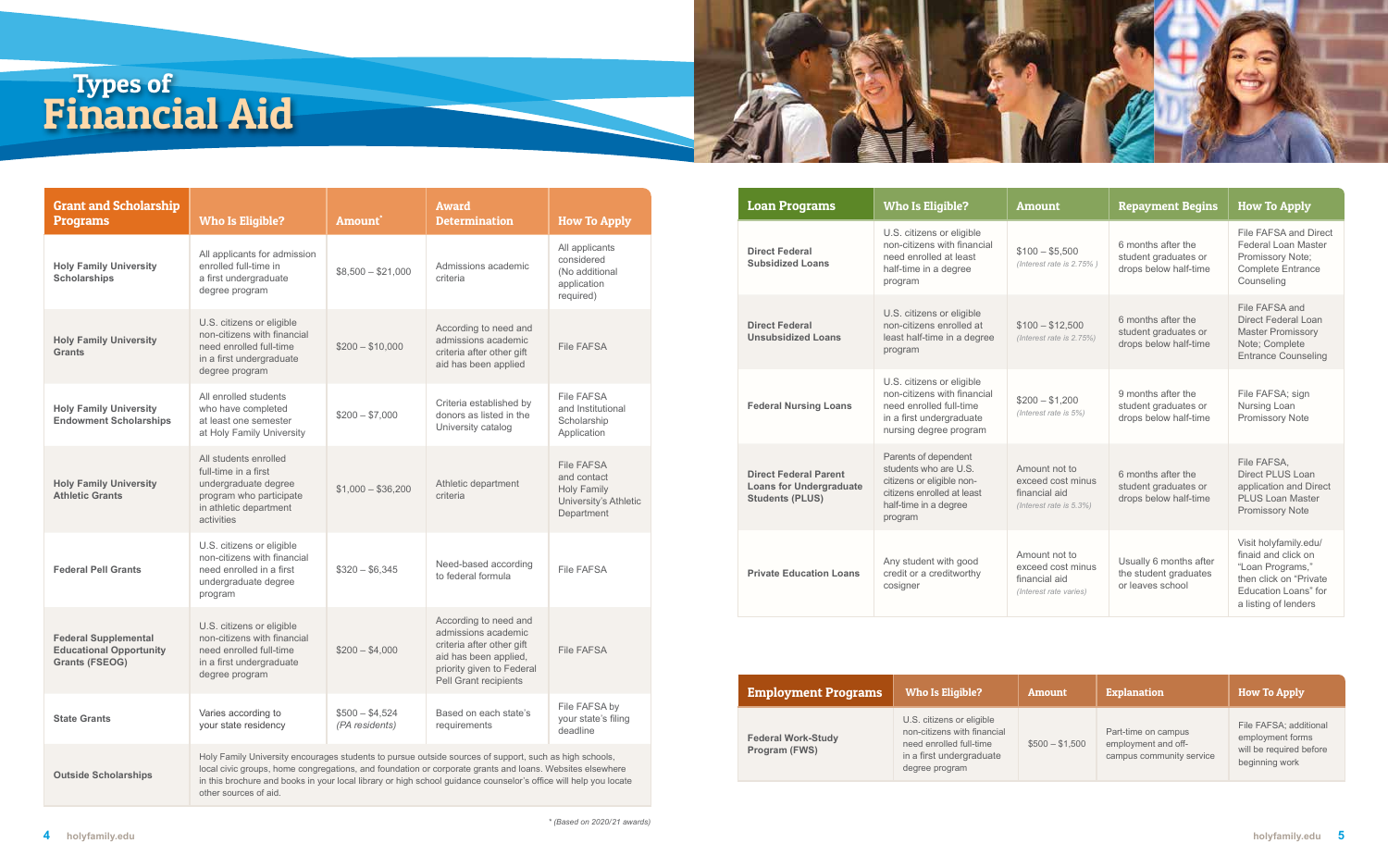

## Financial Aid FAQs

#### **What if I am a part-time student?**

Part-time students can receive some forms of grants and loans. Please refer to the Financial Aid chart to determine which types of aid you might be eligible to receive.

#### **How is financial aid determined?**

"Need" is universally defined as the difference between your family contribution as determined by filing the Free Application for Federal Student Aid (FAFSA) and the total cost to attend the University for one year. The Financial Aid Office will analyze your situation carefully to find the best way to award you a combination of grant, scholarship, loan, and work-study programs to enable you to attend Holy Family University. Your financial need will be greater at more expensive universities and this, in turn, will qualify you for more aid. Based on this formula, Holy Family University may require less money from your family than you might expect.

- Your high school guidance counselor.
- Local libraries.
- Churches, civic organizations, or other groups.
- The human resources department(s)

#### **Will a request for aid affect my chances for admission to Holy Family University?**

All students are given equal consideration for admission to Holy Family University. The University is committed to providing the opportunity for all qualified candidates to attend. Your financial information is not considered when making admission decisions.

#### **Is financial aid available for transfer students?**

Transfer students are eligible for the same types of aid as students attending the University for the first time.

# The Value of Family



#### **Will I be able to get financial aid each year?**

Aid is renewable by filing a FAFSA each year and maintaining satisfactory academic progress (SAP) as stated in the University catalog. Usually, the awards remain about the same unless there is a change in your family's financial circumstances or you do not maintain SAP.

#### **Where can I find additional resources about financial aid?**

For more information about financial aid or the availability of outside scholarships, check with:

of your or your parents' employer(s).

### Johanna Johnson Hometown: Philadelphia, PA

Holy Family Scholarship \$18,500 PA State Grant \$4,524 Federal Pell Grant \$4,695 Direct Federal Loan \$5,500 Federal Work-Study \$1,000

**Family Background:** Johanna lives in Philadelphia with her mother, a single parent. She will be the first in her family to go to college. Johanna plans to commute from home.

**EFC:** The FAFSA calculates an EFC (expected family contribution) of \$1,650.

#### **Financial Aid Awarded to Johanna**

Total Award Package \$34,219

### AWARD SPOTLIGHT Commuter Student

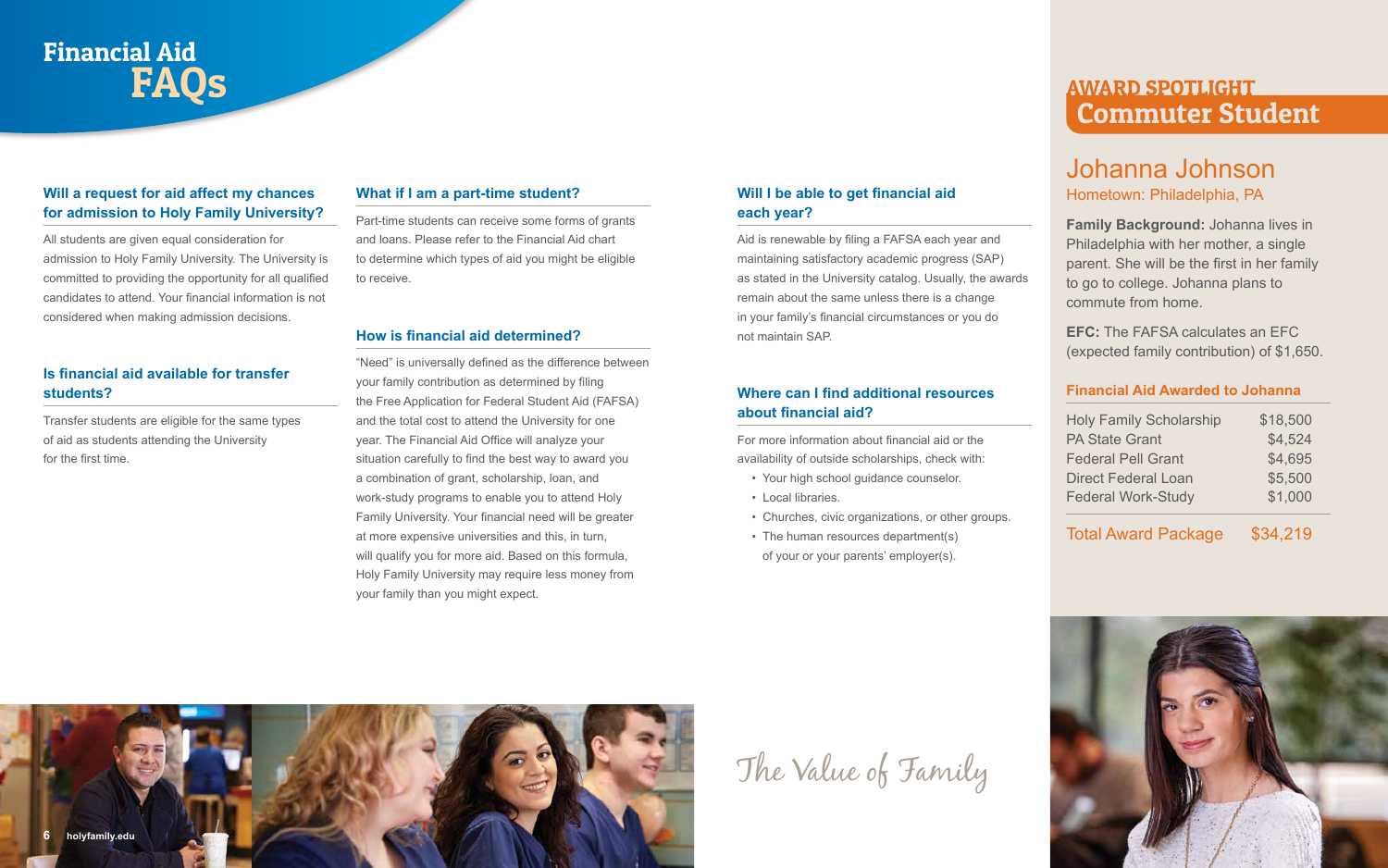### Hayley Sanders Hometown: Audobon, NJ

**Family Background:** Hayley is from New Jersey and is the second in her family to attend Holy Family University. She is transferring from a community college, where she earned her Associate's Degree, and will be commuting. Her sister will be a senior next year.

**EFC:** The FAFSA calculates an EFC (expected family contribution) of \$10,500.

#### **Financial Aid Awarded to Hayley**

| <b>Holy Family Scholarship</b> | \$14,000 |
|--------------------------------|----------|
| <b>Holy Family Grant</b>       | \$5,100  |
| <b>Direct Federal Loan</b>     | \$6,500  |
| <b>Federal Work-Study</b>      | \$800    |

Total Award Package \$26,400



## We're here to help.

Determining where you want to go to college is a big decision, and we know that cost plays a major factor in making that decision. Our Financial Aid Office is committed to helping families find the resources to help meet university costs. We're also here to show you how it's possible that attending Holy Family University may require less money from your family than you might expect. We're here to guide you through the process, assist you in reviewing the possibilities, and answer all the questions you may have.

> **WEB holyfamily.edu/finaid**

**EMAIL finaid@holyfamily.edu**



We encourage you to use the Holy Family Net Price Calculator, found online at holyfamily.edu/calculator. It is designed to help you estimate your financial aid options for Holy Family University based on your personal situation.

While visiting the Financial Aid section of our website, you can also find other helpful information and download important forms. And always remember that we look forward to speaking with you personally.

## The Value of Family



### AWARD SPOTLIGHT Transfer Student

### **holyfamily.edu/calculator**



### Contact Us

PHONE **(267) 341-3233**

### Helpful Web Sites

#### **finaid.org**

To find general information on preparing for college and funding education beyond high school.

#### **studentaid.gov**

To find general information on preparing for college and funding education beyond high school.

#### **educationplanner.org**

To find general information on preparing for college and funding education beyond high school.

#### **fastweb.com**

To search for outside scholarships.

#### **collegeboard.org**

To find general information on preparing for college and funding education beyond high school.

#### **mysmartborrowing.com**

An interactive tool where you can create scenarios to see how your career and college choices may affect how much you pay for college.